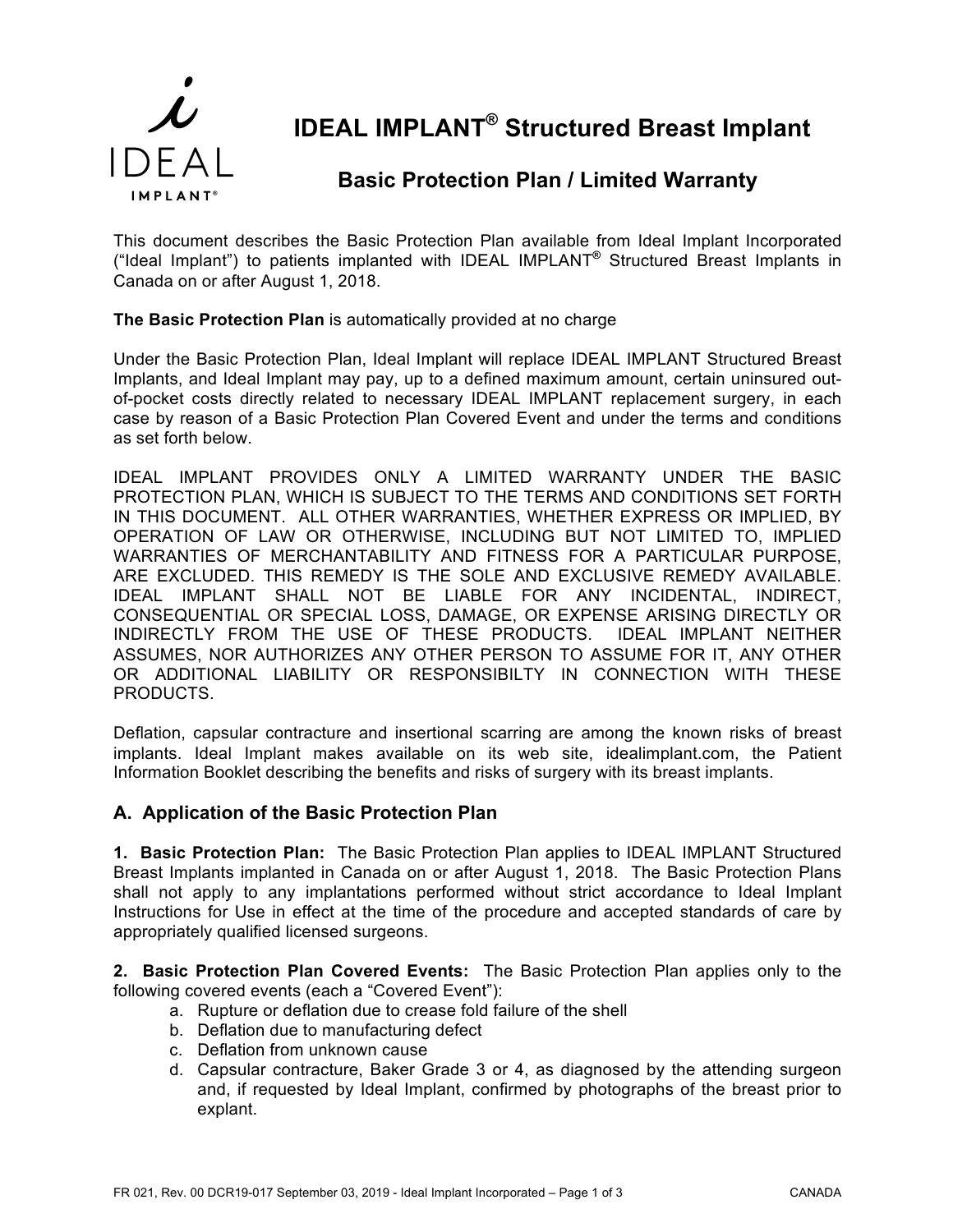**3. Basic Protection Plan Non-Exhaustive List of Events Not Covered:** The Basic Protection Plan excludes events other than the Covered Events listed in A.2 above. The Basic Protection Plan does not apply to:

- a. Removal for capsular contracture other than Baker Grade 3 or Baker Grade 4
- b. Dissatisfaction with implant size or aesthetics
- c. Adverse reactions
- d. Loss of product integrity due to any operative procedure
- e. Loss of product integrity resulting from open or closed capsulotomy
- f. Other manufacturers' products
- g. Financial reimbursement for a non-Ideal Implant product

#### **B. What Will be Provided Under the Basic Protection Plan**

**1. Product Replacement:** If a Covered Event occurs, Ideal Implant will replace the product subject to a Covered Event with another Ideal Implant product, of the same or similar type, freeof-charge for the lifetime of the patient for Basic Protection Plan Covered Events A.2a – A.2c, and for ten (10) years for Basic Protection Plan Covered Event A.2d. Implantation of the replacement Ideal Implant product, as well as any subsequent procedures, must be in strict accordance with Ideal Implant Instructions for Use in effect at the time of the procedure and accepted standards of care by appropriately qualified licensed surgeons for such product to qualify for replacement. Should a more expensive Ideal Implant product be requested by the surgeon, Ideal Implant will charge the ordering customer for the list price difference between the product to be replaced and the requested replacement product.

The explanted product must be returned to Ideal Implant within 30 days of explantation along with copies of the operative reports for the initial implant surgery and the replacement surgery in order to qualify for the replacement product under the Basic Protection Plan. In the event that the explanted product is not returned to Ideal Implant within 30 days of its explantation, the ordering customer will be charged for the price of the replacement product. Replacement product will be sent pursuant to Clarion Medical standard shipping policies, with extra charges for expedited shipping payable by the implanting surgeon. Ideal Implant will neither provide a product that is not supplied by Ideal Implant, nor provide money in lieu of an Ideal Implant replacement product. For any replacement Ideal Implant product, a new Basic Protection Plan then in effect automatically applies to the replacement implant.

**Limitation on Product Replacement:** If Ideal Implant's obligation to provide a replacement product under the Basic Protection Plan is prevented, restricted, or interfered with by reason of fire, flood, earthquake, explosion, or other casualty or accident, strikes or labor disputes, inability to procure supplies or power, product shortages, war or other violence, any law, order, proclamation, regulation, ordinance, demand, or requirement of any government agency, or any other act or condition whatsoever beyond the reasonable control of Ideal Implant, the performance of that obligation shall be excused without penalty. For purposes of this provision, excuse of performance shall mean that Ideal Implant is neither obligated to provide nor pay for a replacement product, regardless of the product's source.

**2. Contralateral Implant:** At the surgeon's request for size change, Ideal Implant will provide a replacement Ideal Implant product to use to replace the contralateral implant. If a patient undergoes a unilateral replacement of a product, the financial assistance terms of the original Basic Protection Plan continue to apply to the contralateral implant that was not replaced for the remainder of the ten years still available under its original term.